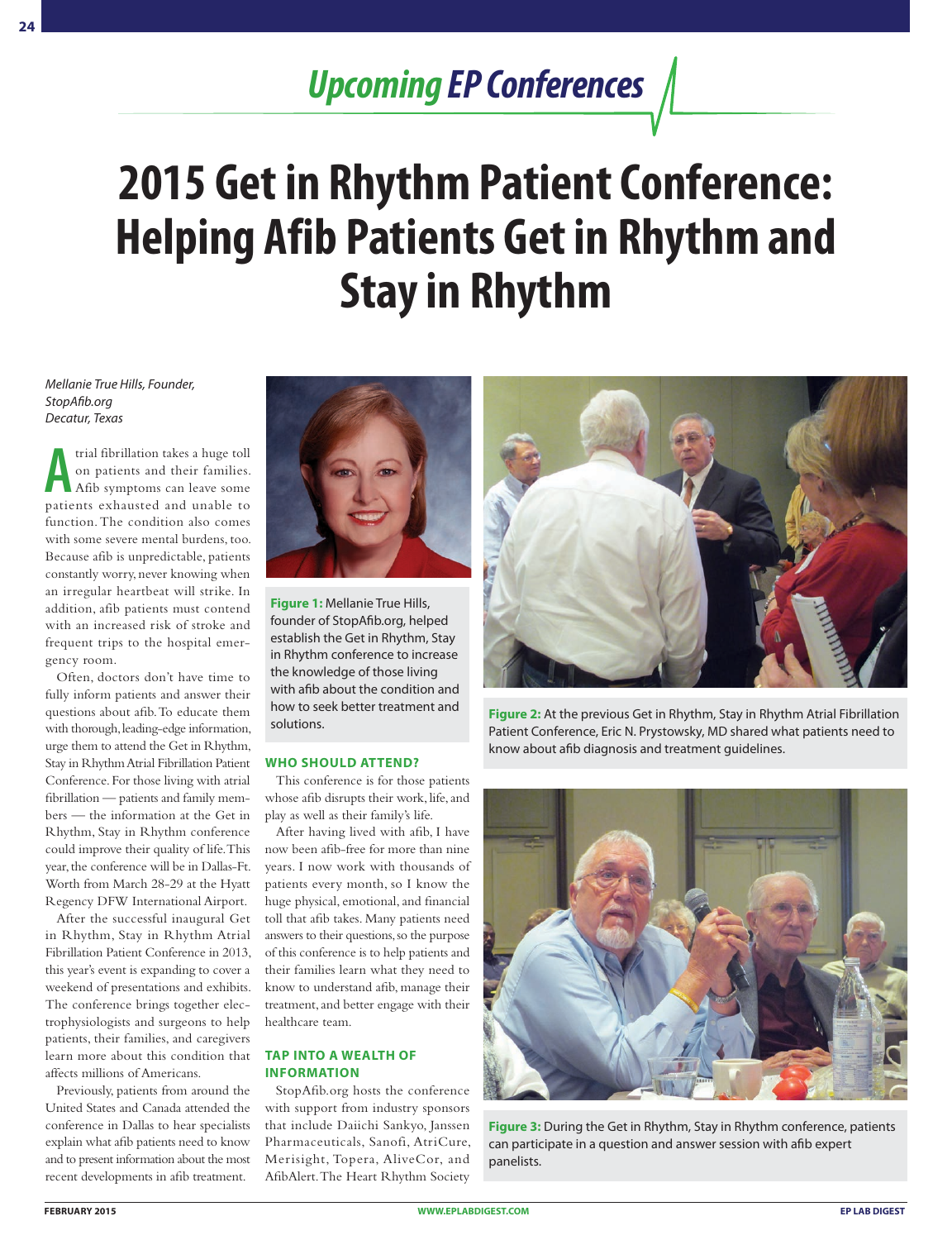

**Figure 4:** The Get in Rhythm, Stay in Rhythm conference allows afib patients to connect with each other using valuable resources such as the StopAfib.org patient forums.

### **CONFERENCE PARTICIPANTS LEARN MORE, LIVE BETTER**

Here's what participants of the most recent Get in Rhythm, Stay in Rhythm Atrial Fibrillation Patient Conference had to say about their experiences:

*"Thank you so much for offering this program! The content has empowered me to trust my instincts and move forward with seeking a specialist for my mother."*

*"It was the most informative program I've ever attended."*

*"Excellent presentations from the speakers."*

*"Very impressed with all. Food was excellent and nutritious. Speakers were more than excellent. Never expected such a high-quality experience on all levels. I am so grateful!"* 

*"Fantastic! So grateful for how StopAfib.org has changed our lives."*

*"Well organized, great food, great speakers."*

*"This was an excellent program. I got a lot of useful info. All speakers were great."*

*"The speakers were excellent and dedicated to afib treatment and research. Best of all for me was meeting other afib patients."* 

*"Outstanding! Everything was excellent."*

*"Wonderful! Great handout material, great presentations, great food, and great location. Thank you!"* 

*"Everything was top notch and very well presented and very helpful to me personally. Thank you."*



Figure 5: Atrial fibrillation experts from around the country share the latest innovations in diagnosing and treating afib. During the two-day Get in Rhythm, Stay in Rhythm conference, sponsors also provide a wealth of leading-edge information.